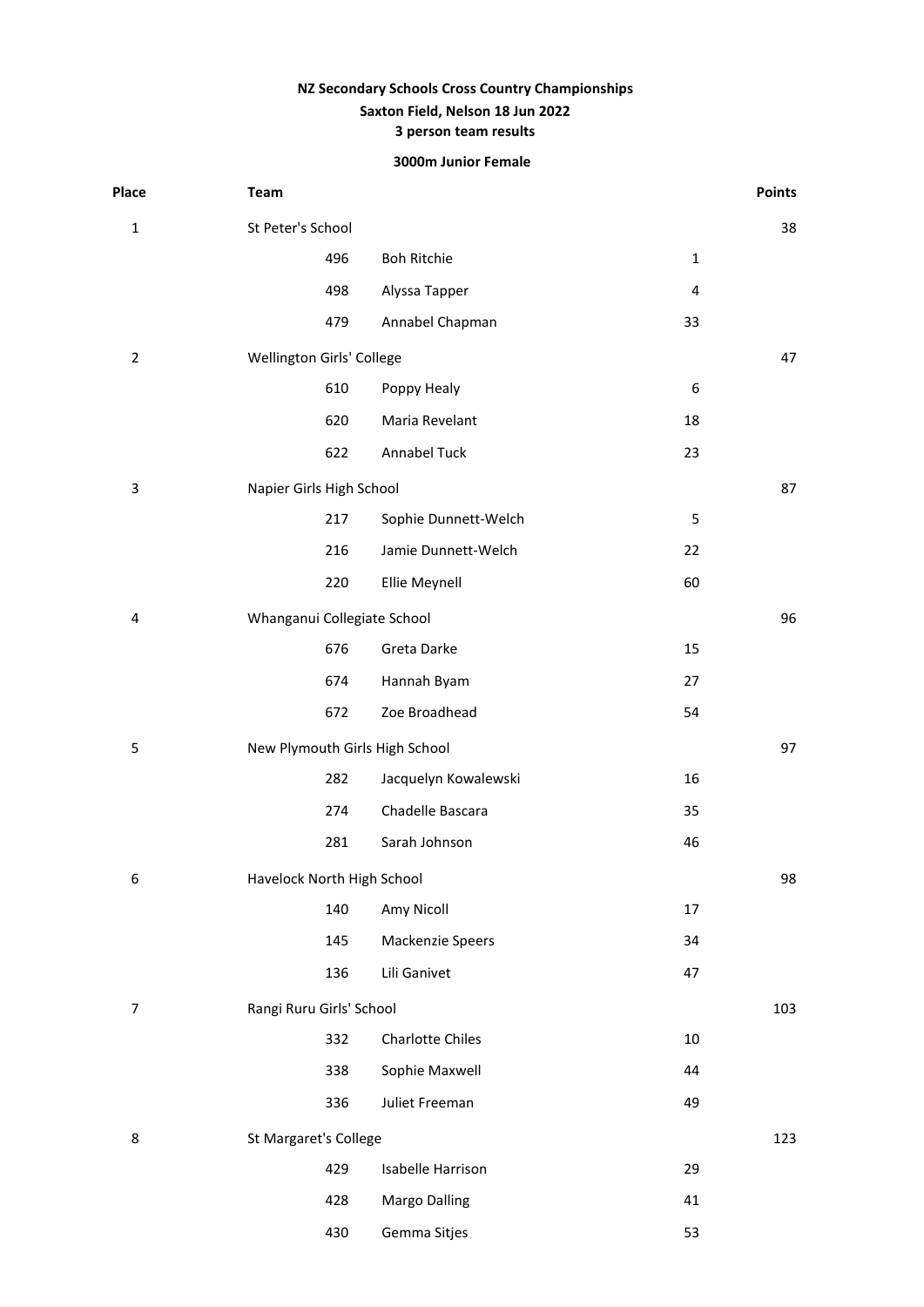| 9  | Nelson College for Girls |                |    | 174 |
|----|--------------------------|----------------|----|-----|
|    | 240                      | Hollie John    | 55 |     |
|    | 242                      | Emma Solly     | 56 |     |
|    | 241                      | Frankie Palmer | 63 |     |
| 10 | Nga Tawa Diocesan School |                |    | 233 |
|    | 301                      | Elsa Trotter   | 69 |     |
|    | 295                      | Alix Gibson    | 80 |     |
|    | 302                      | Olivia Whale   | 84 |     |

### **4000m Junior Male**

|                         |                                                                        |                                                                                                                                                                                                                                                                  | <b>Points</b>                           |
|-------------------------|------------------------------------------------------------------------|------------------------------------------------------------------------------------------------------------------------------------------------------------------------------------------------------------------------------------------------------------------|-----------------------------------------|
|                         |                                                                        |                                                                                                                                                                                                                                                                  | 15                                      |
|                         |                                                                        |                                                                                                                                                                                                                                                                  |                                         |
|                         |                                                                        |                                                                                                                                                                                                                                                                  |                                         |
|                         |                                                                        |                                                                                                                                                                                                                                                                  |                                         |
|                         |                                                                        |                                                                                                                                                                                                                                                                  | 53                                      |
|                         |                                                                        |                                                                                                                                                                                                                                                                  |                                         |
|                         |                                                                        |                                                                                                                                                                                                                                                                  |                                         |
|                         |                                                                        |                                                                                                                                                                                                                                                                  |                                         |
|                         |                                                                        |                                                                                                                                                                                                                                                                  | 62                                      |
| 593                     | Joe Martin                                                             | 10                                                                                                                                                                                                                                                               |                                         |
| 586                     | Ollie Harland                                                          | 25                                                                                                                                                                                                                                                               |                                         |
| 597                     | Liam Shearer                                                           | 27                                                                                                                                                                                                                                                               |                                         |
|                         |                                                                        |                                                                                                                                                                                                                                                                  | 67                                      |
| 84                      | Cooper Wightman                                                        | 6                                                                                                                                                                                                                                                                |                                         |
| 66                      | Max Aldridge                                                           | 16                                                                                                                                                                                                                                                               |                                         |
| 83                      | Mark Weir                                                              | 45                                                                                                                                                                                                                                                               |                                         |
|                         |                                                                        |                                                                                                                                                                                                                                                                  | 70                                      |
| 21                      | Caleb Wagener                                                          | $\overline{2}$                                                                                                                                                                                                                                                   |                                         |
| 22                      | Alexander Wilkins                                                      | 15                                                                                                                                                                                                                                                               |                                         |
| 19                      | Solomon Randerson                                                      | 53                                                                                                                                                                                                                                                               |                                         |
| <b>Macleans College</b> |                                                                        |                                                                                                                                                                                                                                                                  | 91                                      |
| 184                     | Ben Oxford                                                             | 8                                                                                                                                                                                                                                                                |                                         |
| 176                     | Noah Crowhurst                                                         | 36                                                                                                                                                                                                                                                               |                                         |
| 190                     | Nathen Strachan                                                        | 47                                                                                                                                                                                                                                                               |                                         |
|                         |                                                                        |                                                                                                                                                                                                                                                                  | 95                                      |
| 375                     | Vin O'Connell                                                          | 29                                                                                                                                                                                                                                                               |                                         |
| 384                     | Charlie Richardson                                                     | 31                                                                                                                                                                                                                                                               |                                         |
| 386                     | <b>Blake Taylor</b>                                                    | 35                                                                                                                                                                                                                                                               |                                         |
|                         | Team<br>664<br>665<br>657<br><b>Kings College</b><br>163<br>166<br>169 | Westlake Boys High School<br>Alfie Steedman<br>Max Tuttle<br>Jamie Maunder<br>Jack Erikson<br><b>Quinn Moss</b><br>Reid Tusch<br><b>Wellington College</b><br>Christchurch Boys High School<br><b>Auckland Grammar School</b><br>Sacred Heart College (Auckland) | $\mathbf{1}$<br>5<br>9<br>4<br>11<br>38 |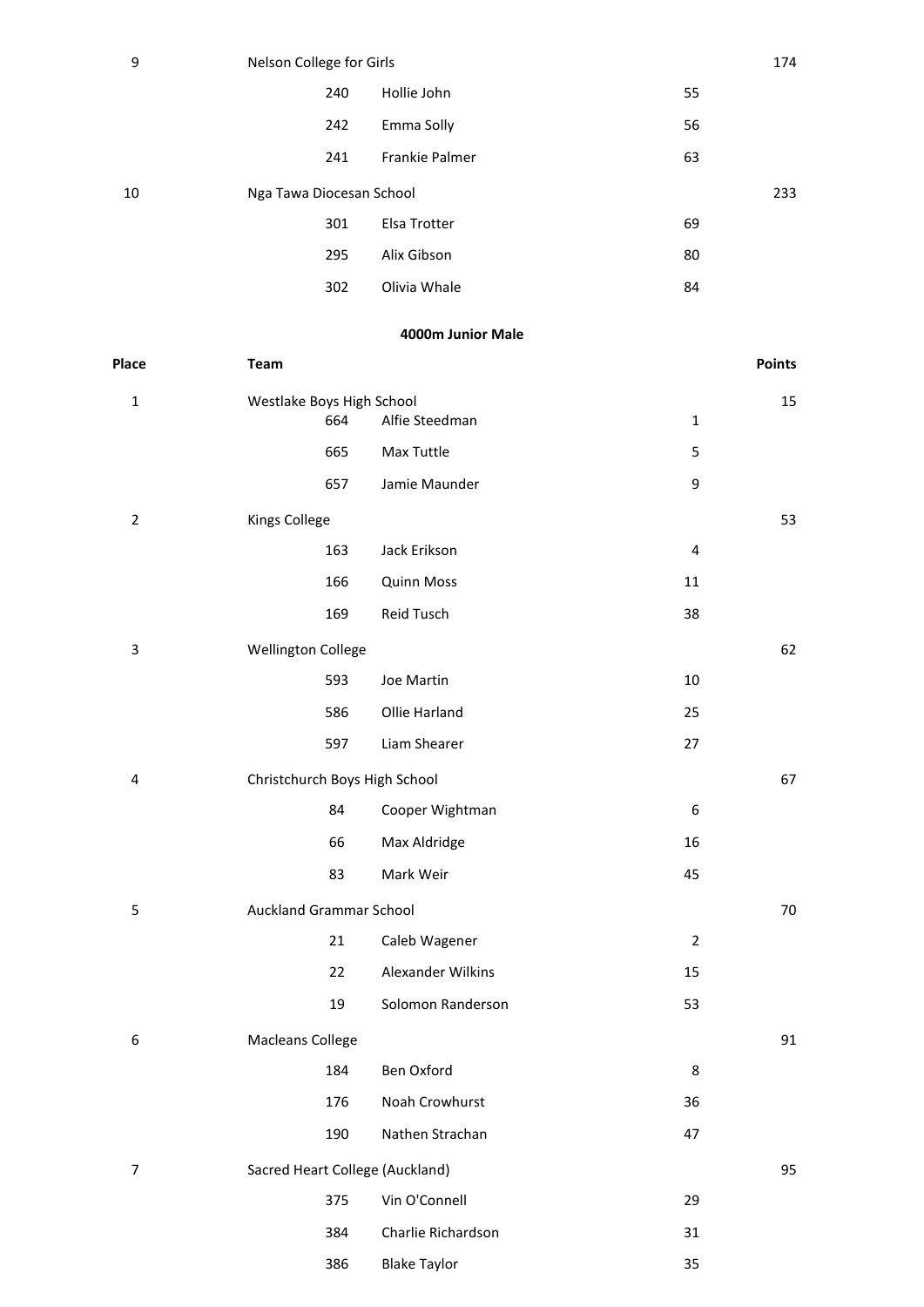| 8           | New Plymouth Boys High School       |                          |                | 116           |
|-------------|-------------------------------------|--------------------------|----------------|---------------|
|             | 251                                 | Felix Field              | 26             |               |
|             | 246                                 | Zavier Brown             | 39             |               |
|             | 255                                 | <b>Asher Hales</b>       | 51             |               |
| 9           | Tauranga Boys' College              |                          |                | 120           |
|             | 531                                 | George Wyllie            | 3              |               |
|             | 517                                 | James Catto              | 34             |               |
|             | 527                                 | Bryn Roberton            | 83             |               |
| 10          | Nelson College                      |                          |                | 142           |
|             | 236                                 | Hogan Ward               | 24             |               |
|             | 231                                 | Scott Brown              | 28             |               |
|             | 237                                 | Kurt Ward                | 90             |               |
| $11\,$      | Whanganui Collegiate School         |                          |                | 152           |
|             | 679                                 | Thomas Fitzgerald        | 42             |               |
|             | 673                                 | Nate Burke               | 44             |               |
|             | 695                                 | Matthew Sinclair         | 66             |               |
| 12          | St Patrick's College (Kilbirnie)    |                          |                | 168           |
|             | 439                                 | Jaguun Gunregjav-Willers | 17             |               |
|             | 440                                 | Connor Kemp              | 46             |               |
|             | 438                                 | Cormac Chesney           | 105            |               |
| 13          | St Patrick's College (Silverstream) |                          |                | 173           |
|             | 463                                 | Callum Wos               | 21             |               |
|             | 455                                 | <b>Blake Miscall</b>     | 59             |               |
|             | 446                                 | James Browne             | 93             |               |
| 14          | Timaru Boys' High School            |                          |                | 203           |
|             | 543                                 | Payo O'Sullivan          | 30             |               |
|             | 534                                 | Ben Allan                | 85             |               |
|             | 539                                 | Johnson Cleland          | 88             |               |
| 15          | Christ's College                    |                          |                | 254           |
|             | 58                                  | Henry Church             | 69             |               |
|             | 64                                  | <b>Finlay Sharpe</b>     | 87             |               |
|             | 60                                  | Noah Goodfellow          | 98             |               |
|             |                                     | 2000m Senior Para Male   |                |               |
| Place       | Team                                |                          |                | <b>Points</b> |
| $\mathbf 1$ | Papanui High School                 |                          |                | 9             |
|             | 327                                 | Josh Rae                 | $\overline{2}$ |               |
|             | 318                                 | Reuben Anguisaca-Bland   | 3              |               |
|             | 707                                 | Alex Skinner             | 4              |               |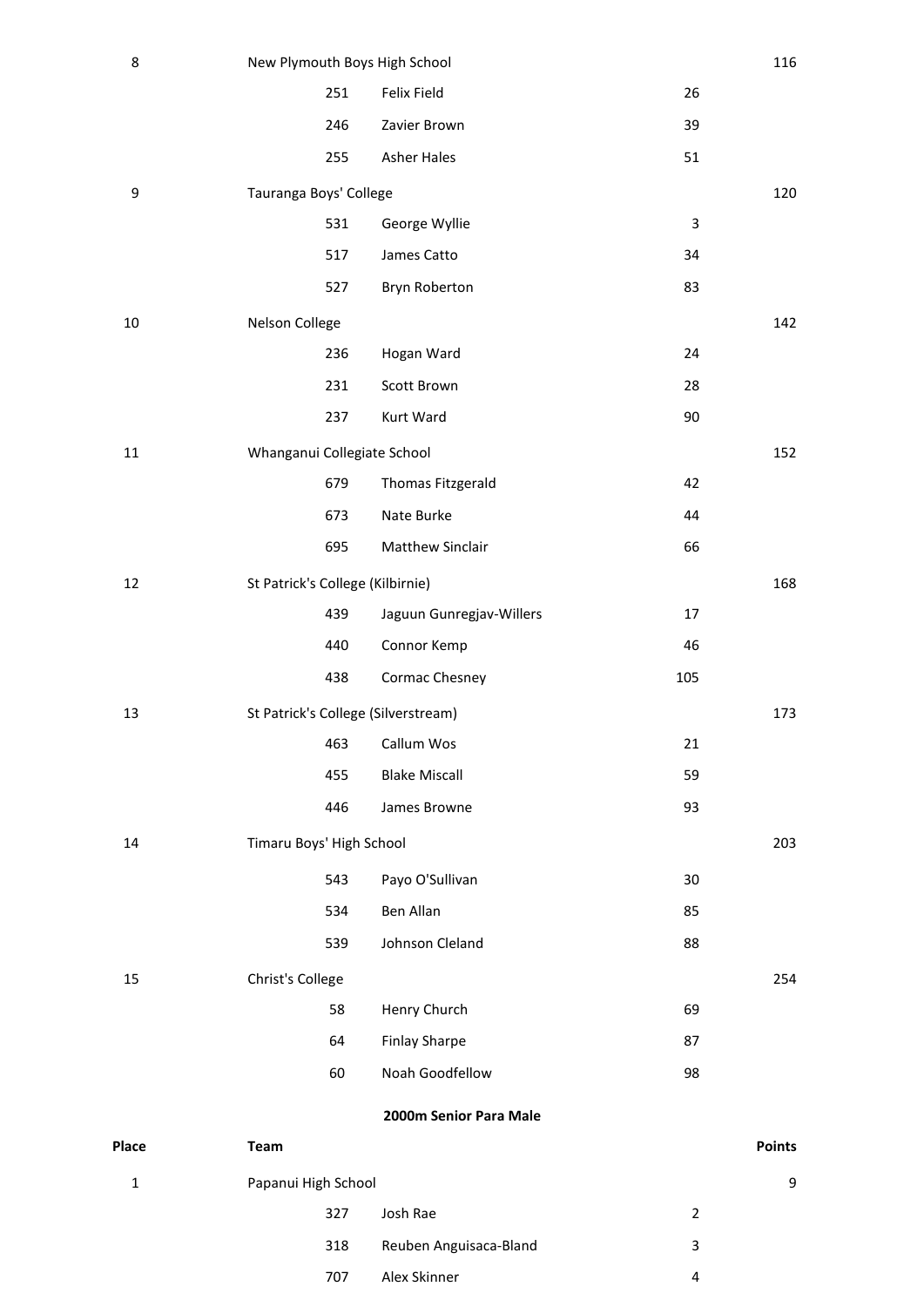#### **3000m Year 9 Female**

| Place          | <b>Team</b>                       |                       |                | <b>Points</b> |
|----------------|-----------------------------------|-----------------------|----------------|---------------|
| $\mathbf 1$    | Wellington Girls' College         |                       |                | 43            |
|                | 618                               | Juju Moorhead         | 4              |               |
|                | 611                               | Maia Holden           | 9              |               |
|                | 608                               | Ella Egan             | 30             |               |
| $\overline{2}$ | St Peter's School                 |                       |                | 86            |
|                | 497                               | Casey Shaw-Stranks    | 24             |               |
|                | 491                               | Chelsea Lea           | 27             |               |
|                | 488                               | Eva Jeffries          | 35             |               |
| 3              | Sacred Heart College (Wellington) |                       |                | 88            |
|                | 389                               | Jane Doyle            | 20             |               |
|                | 388                               | Savannah Allen        | 32             |               |
|                | 391                               | Gwen McGrath          | 36             |               |
| 4              | St Cuthbert's College             |                       |                | 92            |
|                | 413                               | Scarlett Robb         | $\overline{2}$ |               |
|                | 408                               | Ellie Siu             | 44             |               |
|                | 415                               | Zara Toes             | 46             |               |
| 5              | Napier Girls High School          |                       |                | 100           |
|                | 224                               | Breeze van Veldhuizen | 13             |               |
|                | 219                               | Ruby Kaye             | 42             |               |
|                | 225                               | Luca Wohlers          | 45             |               |
| 6              | Rangi Ruru Girls' School          |                       |                | 116           |
|                | 335                               | <b>Blaise France</b>  | 15             |               |
|                | 334                               | Jessica Drury         | 49             |               |
|                | 340                               | Zania Roberts         | 52             |               |
|                |                                   |                       |                |               |
| 7              | New Plymouth Girls High School    |                       |                | 134           |
|                | 286                               | Marley Sampson        | 21             |               |
|                | 285                               | <b>Bethan Mullis</b>  | 54             |               |
|                | 284                               | <b>Estelle Monk</b>   | 59             |               |
| 8              | Nga Tawa Diocesan School          |                       |                | 183           |
|                | 289                               | Sophie Bell           | 56             |               |
|                | 296                               | Coco Guy              | 63             |               |
|                | 300                               | Manaia Sheridan       | 64             |               |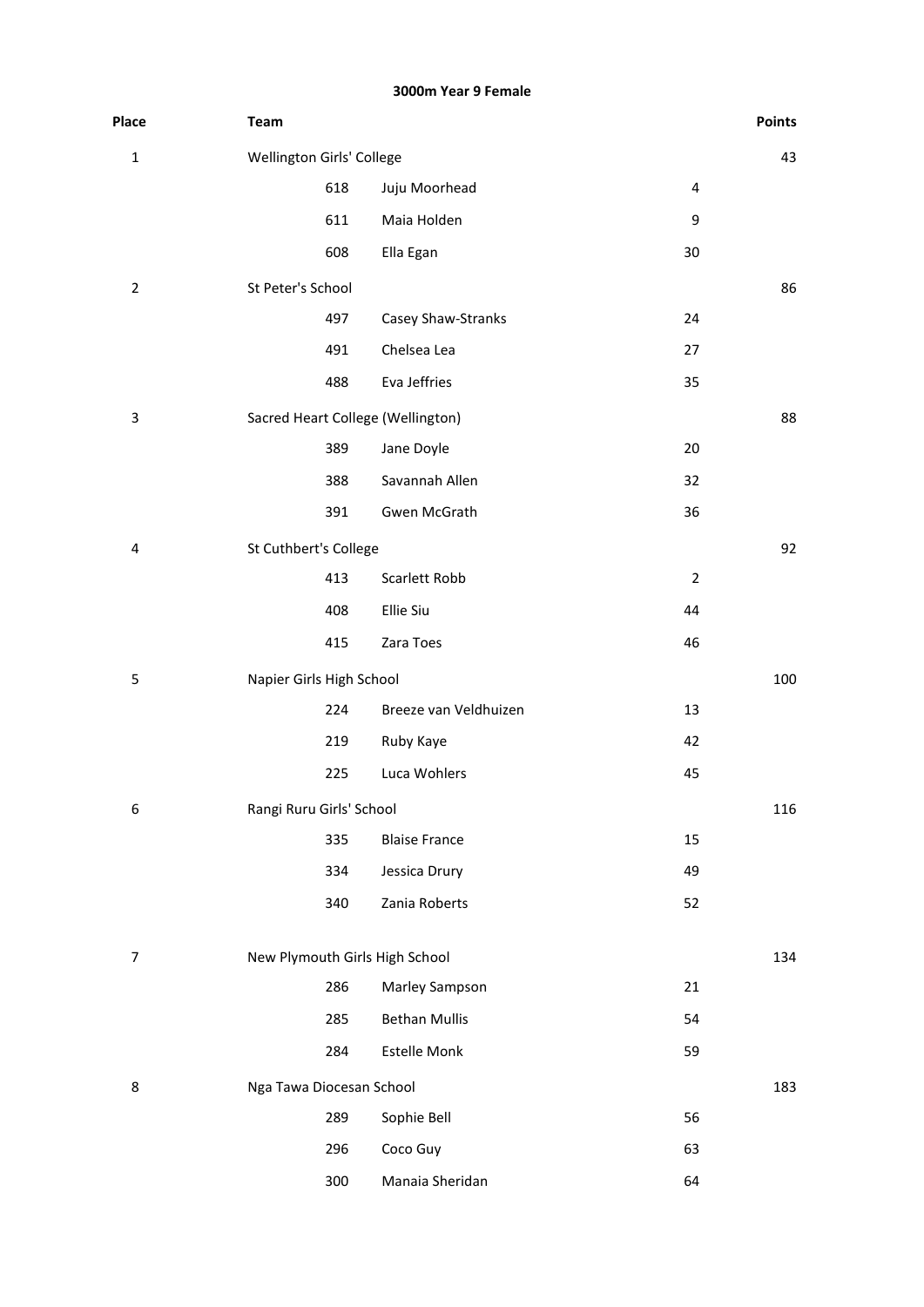**3000m Year 9 Male**

| Place          | Team                          |                       |                  | <b>Points</b> |
|----------------|-------------------------------|-----------------------|------------------|---------------|
| $\mathbf 1$    | <b>Wellington College</b>     |                       |                  | 14            |
|                | 584                           | George Gray           | $\overline{2}$   |               |
|                | 582                           | Liam Galt             | 4                |               |
|                | 588                           | Logan Hopfler         | 8                |               |
| $\overline{2}$ | Westlake Boys High School     |                       |                  | 34            |
|                | 667                           | Leo Wright            | 9                |               |
|                | 643                           | Lorenzo Ferguson      | 12               |               |
|                | 663                           | Connor Smith          | 13               |               |
| 3              | New Plymouth Boys High School |                       |                  | 52            |
|                | 249                           | Cooper Ferguson       | 3                |               |
|                | 264                           | Jack Mason            | 23               |               |
|                | 250                           | Miller Ferguson       | 26               |               |
| 4              | Tauranga Boys' College        |                       |                  | 59            |
|                | 519                           | Cameron Fitzjohn      | 14               |               |
|                | 522                           | Caleb Litolff         | 20               |               |
|                | 525                           | Stefan Pendergrast    | 25               |               |
| 5              | St Andrew's College           |                       |                  | 114           |
|                | 398                           | Sam Cook              | 18               |               |
|                | 401                           | Ollie Jackways        | 43               |               |
|                | 405                           | <b>Matthew Wilcox</b> | 53               |               |
| 6              | Christchurch Boys High School |                       |                  | 122           |
|                | 73                            | Dardy Harrington      | 29               |               |
|                | 80                            | <b>Henry Sevier</b>   | 36               |               |
|                | 70                            | Oakley Blackburn      | 57               |               |
| $\overline{7}$ | Christ's College              |                       |                  | 127           |
|                | 59                            | Otto Church           | $\boldsymbol{6}$ |               |
|                | 65                            | Oliver Simpson        | 42               |               |
|                | 63                            | Nisal Pathirana       | 79               |               |
| 8              | Macleans College              |                       |                  | 130           |
|                | 178                           | Christian Geldenhuys  | 28               |               |
|                | 180                           | Flynn Healy           | 35               |               |
|                | 182                           | Wesley Lau            | 67               |               |
| 9              | Green Bay High School         |                       |                  | 137           |
|                | 118                           | Harry Hardwick        | 41               |               |
|                | 122                           | Albie Palmer-Clarke   | 47               |               |
|                | 124                           | Alistair Peterson     | 49               |               |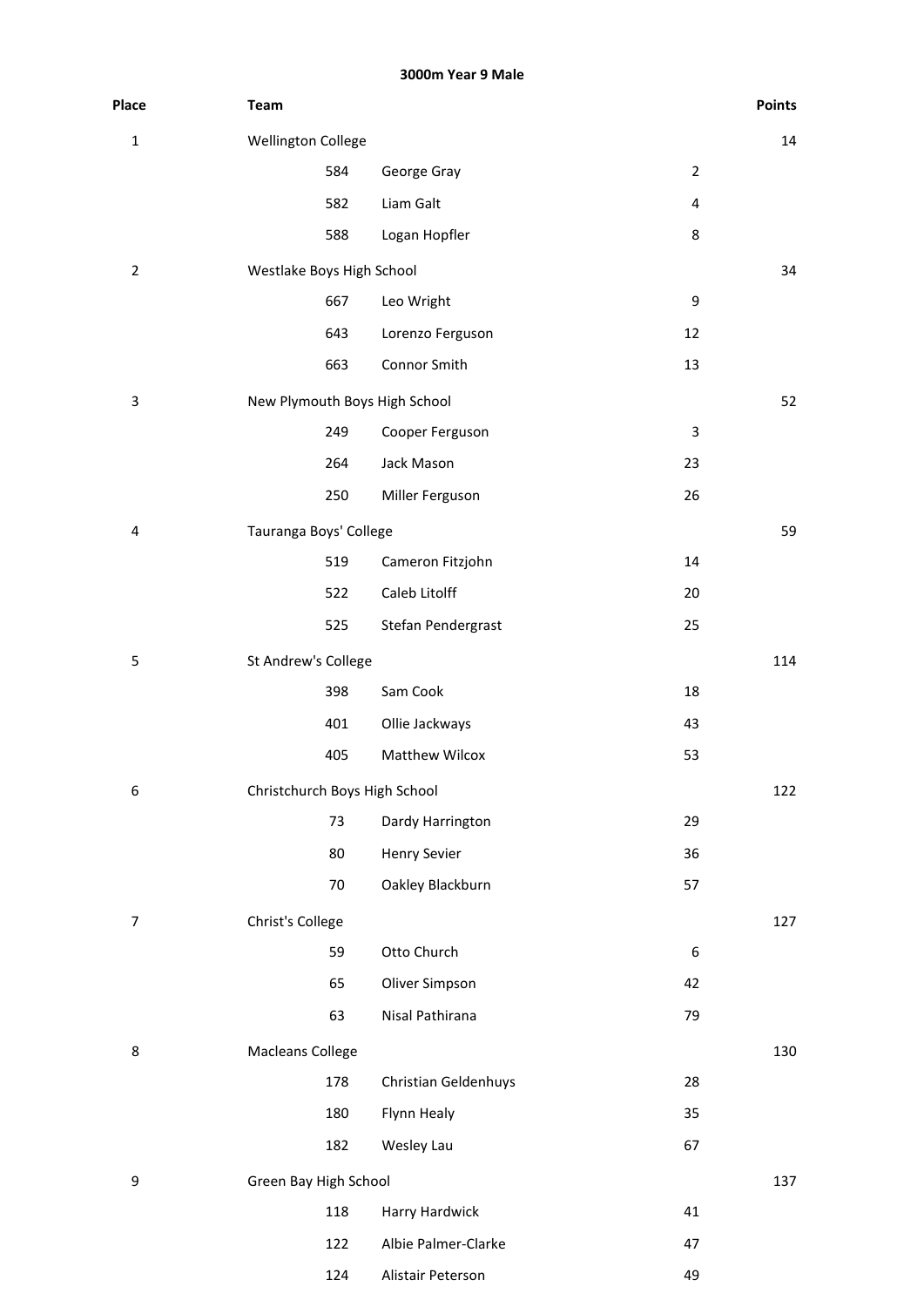| 10 | Sacred Heart College (Auckland)     |                         |    | 142 |
|----|-------------------------------------|-------------------------|----|-----|
|    | 372                                 | Henry Moore             | 30 |     |
|    | 380                                 | Cormac Pepper           | 48 |     |
|    | 370                                 | Vin Marsden             | 64 |     |
| 11 | St Patrick's College (Silverstream) |                         |    | 177 |
|    | 452                                 | Joshua Lamb             | 56 |     |
|    | 453                                 | William Lemon           | 58 |     |
|    | 445                                 | Albie Betteridge        | 63 |     |
| 12 | Auckland Grammar School             |                         |    | 177 |
|    | 23                                  | Benjamin Worrall        | 21 |     |
|    | 10                                  | <b>Bayly Dransfield</b> | 69 |     |
|    | 14                                  | Vishnu Hariharan        | 87 |     |
| 13 | Timaru Boys' High School            |                         |    | 209 |
|    | 548                                 | Hamish Tilsey           | 62 |     |
|    | 542                                 | Jack Houstoun           | 73 |     |
|    | 549                                 | Caleb Turner            | 74 |     |

# **4000m Senior Female**

| Place                   | Team                           |                        |                | <b>Points</b> |
|-------------------------|--------------------------------|------------------------|----------------|---------------|
| $\mathbf{1}$            | Wellington Girls' College      |                        |                | 31            |
|                         | 621                            | Ava Sutherland         | $\overline{7}$ |               |
|                         | 617                            | Kate McHardy           | 9              |               |
|                         | 613                            | Lucy Jurke             | 15             |               |
| $\overline{2}$          | Whanganui Collegiate School    |                        |                | 45            |
|                         | 687                            | Amy McHardy            | 3              |               |
|                         | 671                            | Louise Brabyn          | 6              |               |
|                         | 678                            | <b>Harriet Douglas</b> | 36             |               |
| $\mathsf 3$             | Wellington East Girls' College |                        |                | 102           |
|                         | 602                            | Eliza Squire           | 27             |               |
|                         | 601                            | Lulu Davies            | 35             |               |
|                         | 603                            | Phoebe Squire          | 40             |               |
| $\overline{\mathbf{4}}$ | Diocesan School for Girls      |                        |                | 112           |
|                         | 99                             | Amelia Green           | 25             |               |
|                         | 105                            | Anei Todd              | 42             |               |
|                         | 103                            | Lucy Russ              | 45             |               |
| 5                       | New Plymouth Girls High School |                        |                | 132           |
|                         | 283                            | Lottie Moffat          | 32             |               |
|                         | 277                            | Grace Foreman          | 34             |               |
|                         | 279                            | Kaylee Hunger          | 66             |               |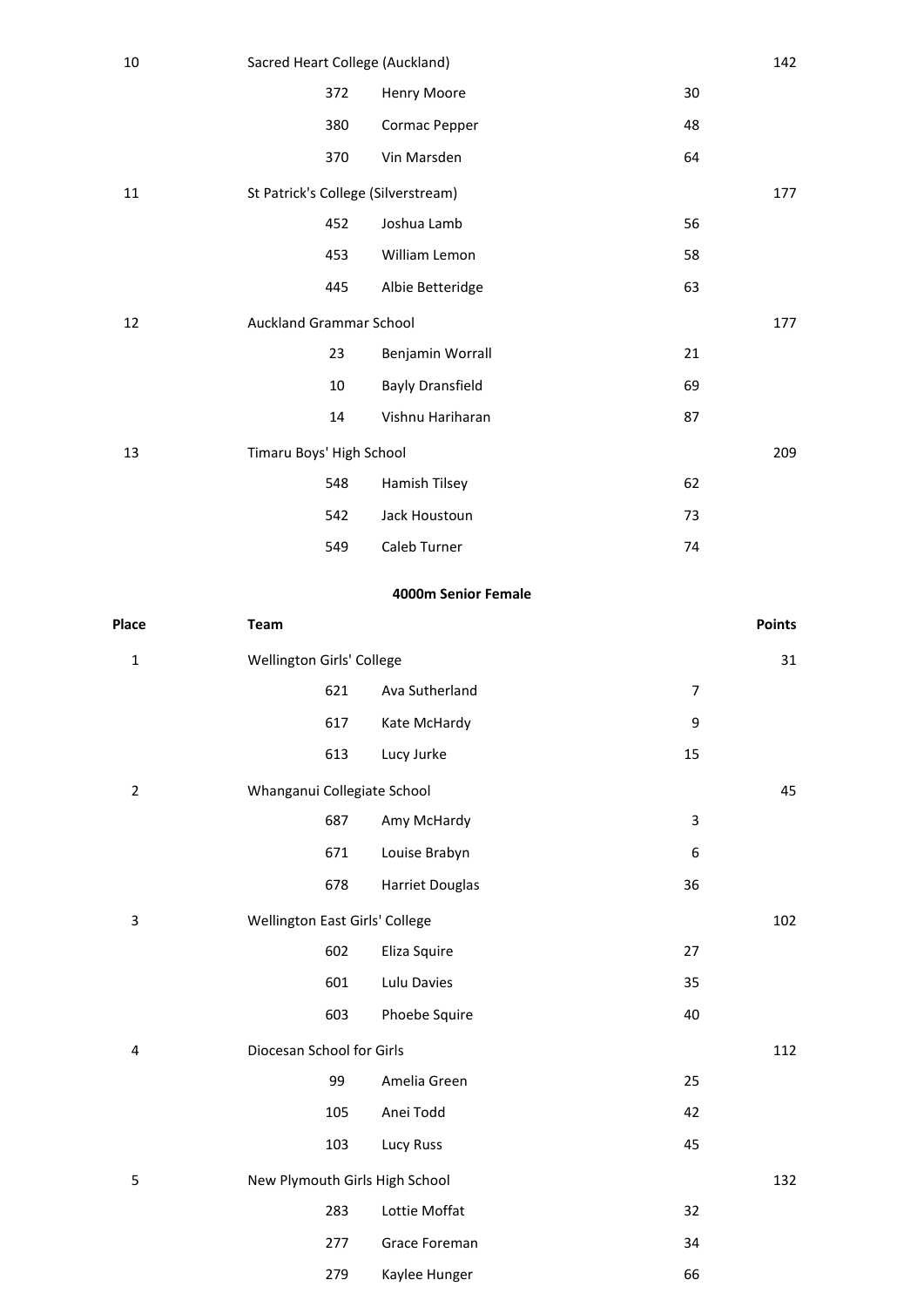| 6              | Queen Margaret College    |                        |     | 138 |
|----------------|---------------------------|------------------------|-----|-----|
|                | 329                       | Lola Campbell          | 23  |     |
|                | 328                       | Amelia Abernethy       | 52  |     |
|                | 331                       | Rosa Stanley           | 63  |     |
| $\overline{7}$ | <b>Macleans College</b>   |                        |     | 140 |
|                | 191                       | Sophia Urlich          | 37  |     |
|                | 185                       | Kendal Penney          | 43  |     |
|                | 187                       | Caitlyn Pokorny        | 60  |     |
| 8              | St Peter's School         |                        |     | 150 |
|                | 501                       | <b>Brooke Weir</b>     | 31  |     |
|                | 489                       | Jess Jennings          | 48  |     |
|                | 502                       | Grace Wisnewski        | 71  |     |
| 9              | Waimea College            |                        |     | 153 |
|                | 555                       | Brooke Bowen           | 16  |     |
|                | 566                       | Heidi Stephens         | 62  |     |
|                | 558                       | Cassie Cameron         | 75  |     |
| 10             | Craighead Diocesan School |                        |     | 159 |
|                | 89                        | Niamh Motley           | 24  |     |
|                | 94                        | <b>Madeline Thomas</b> | 50  |     |
|                | 93                        | Marissa Shannon        | 85  |     |
| 11             | Nga Tawa Diocesan School  |                        |     | 187 |
|                | 294                       | Emma Ferguson          | 8   |     |
|                | 298                       | Carys Middleton        | 88  |     |
|                | 291                       | Olivia Clifton         | 91  |     |
| 12             | Napier Girls High School  |                        |     | 189 |
|                | 221                       | Olivia Molloy          | 57  |     |
|                | 222                       | Kate O'Connor          | 64  |     |
|                | 215                       | Annabel Cook           | 68  |     |
| 13             | Green Bay High School     |                        |     | 269 |
|                | 115                       | Hazel Cook             | 74  |     |
|                | 123                       | Lyla Peters            | 92  |     |
|                | 116                       | Mischa Crawford        | 103 |     |
| 14             | Nelson College for Girls  |                        |     | 301 |
|                | 238                       | <b>Hester Allen</b>    | 98  |     |
|                | 244                       | Sophie Thomas          | 101 |     |
|                | 243                       | Kate Southwick         | 102 |     |
|                |                           |                        |     |     |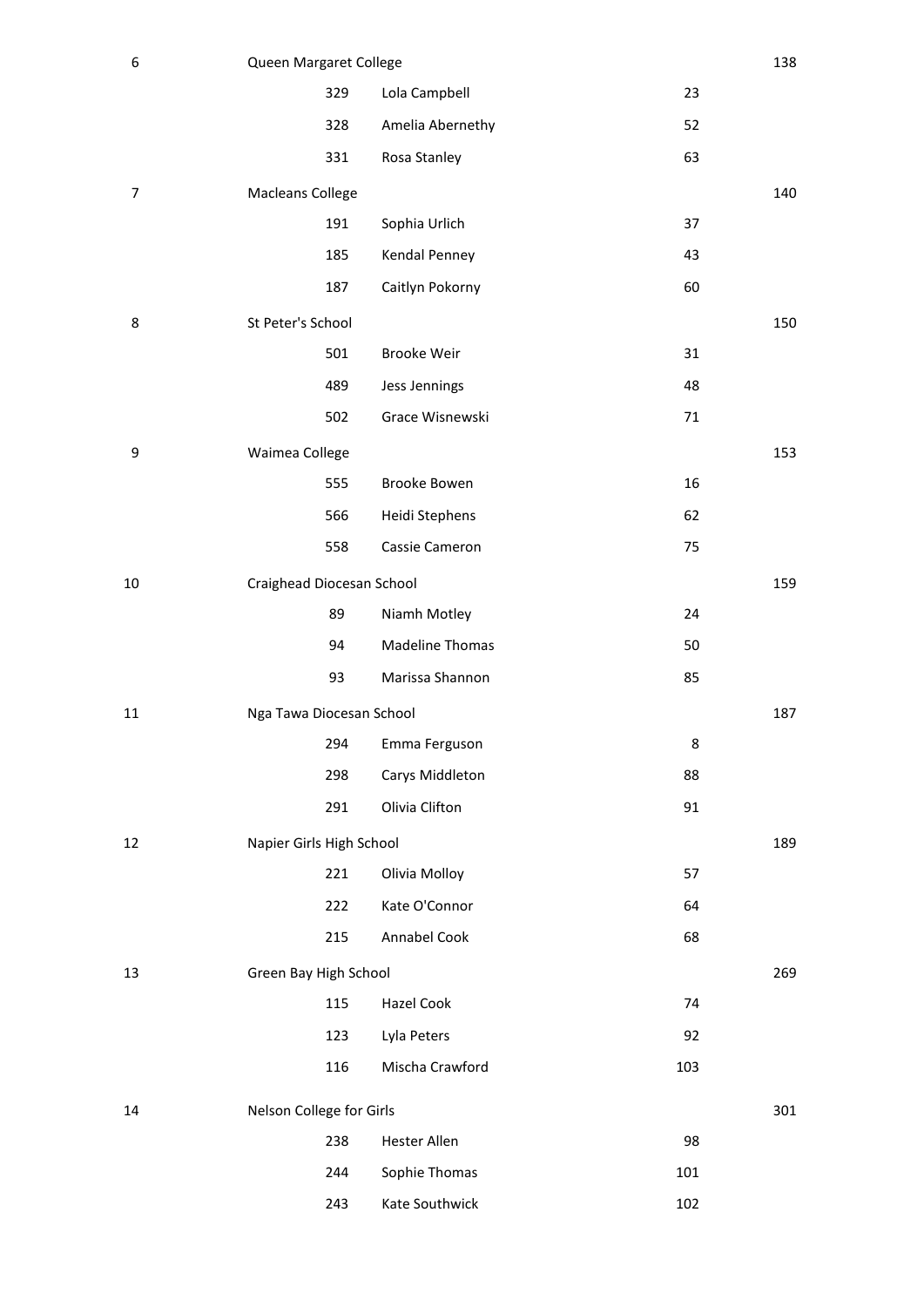|                       |                                        | 6000m Senior Male      |                  |                     |
|-----------------------|----------------------------------------|------------------------|------------------|---------------------|
| Place<br>$\mathbf{1}$ | <b>Team</b><br><b>Macleans College</b> |                        |                  | <b>Points</b><br>31 |
|                       | 177                                    | Christian De Vaal      | $\mathbf 1$      |                     |
|                       | 175                                    | Ronan Codyre           | 5                |                     |
|                       | 179                                    | Finn Harrison          | 25               |                     |
| $\overline{2}$        | Westlake Boys High School              |                        |                  | 43                  |
|                       | 656                                    | Cameron Maunder        | 3                |                     |
|                       | 641                                    | <b>Nick Davies</b>     | 14               |                     |
|                       | 633                                    | <b>Etienne Calonne</b> | 26               |                     |
| 3                     | Havelock North High School             |                        |                  | 48                  |
|                       | 146                                    | Karsen Vesty           | $\overline{7}$   |                     |
|                       | 142                                    | Lorcan Rabbitte        | 20               |                     |
|                       | 141                                    | Tayne Patel            | 21               |                     |
| 4                     | Whanganui Collegiate School            |                        |                  | 52                  |
|                       | 694                                    | Daniel Sinclair        | 4                |                     |
|                       | 675                                    | Toby Caro              | 19               |                     |
|                       | 681                                    | James Hercus           | 29               |                     |
| 5                     |                                        |                        |                  | 74                  |
|                       | <b>Wellington College</b><br>581       | Luca Evett             | 17               |                     |
|                       | 711                                    | Ben Brunner            | 24               |                     |
|                       | 591                                    | Guy Lees               | 33               |                     |
|                       |                                        |                        |                  |                     |
| 6                     | St Peter's College (Auckland)<br>469   | <b>Tomas Barry</b>     | 36               | 114                 |
|                       | 472                                    | William Johnston       | 38               |                     |
|                       | 473                                    | Max Preece             | 40               |                     |
|                       |                                        |                        |                  |                     |
| $\boldsymbol{7}$      | New Plymouth Boys High School          |                        |                  | 125                 |
|                       | 245                                    | Jackson Bigwood        | 27               |                     |
|                       | 248                                    | Nick Dobbie            | 44               |                     |
|                       | 260                                    | <b>Brock Ironside</b>  | 54               |                     |
| 8                     | Kings College                          |                        |                  | 140                 |
|                       | 168                                    | <b>Toby Tasker</b>     | $\boldsymbol{6}$ |                     |
|                       | 164                                    | James Ford             | 48               |                     |
|                       | 162                                    | Hugo Batchelor         | 86               |                     |
| 9                     | Napier Boys High School                |                        |                  | 141                 |
|                       | 210                                    | Finn Barker            | 28               |                     |
|                       | 211                                    | George McHardy         | 52               |                     |
|                       | 213                                    | Max Wildbore           | 61               |                     |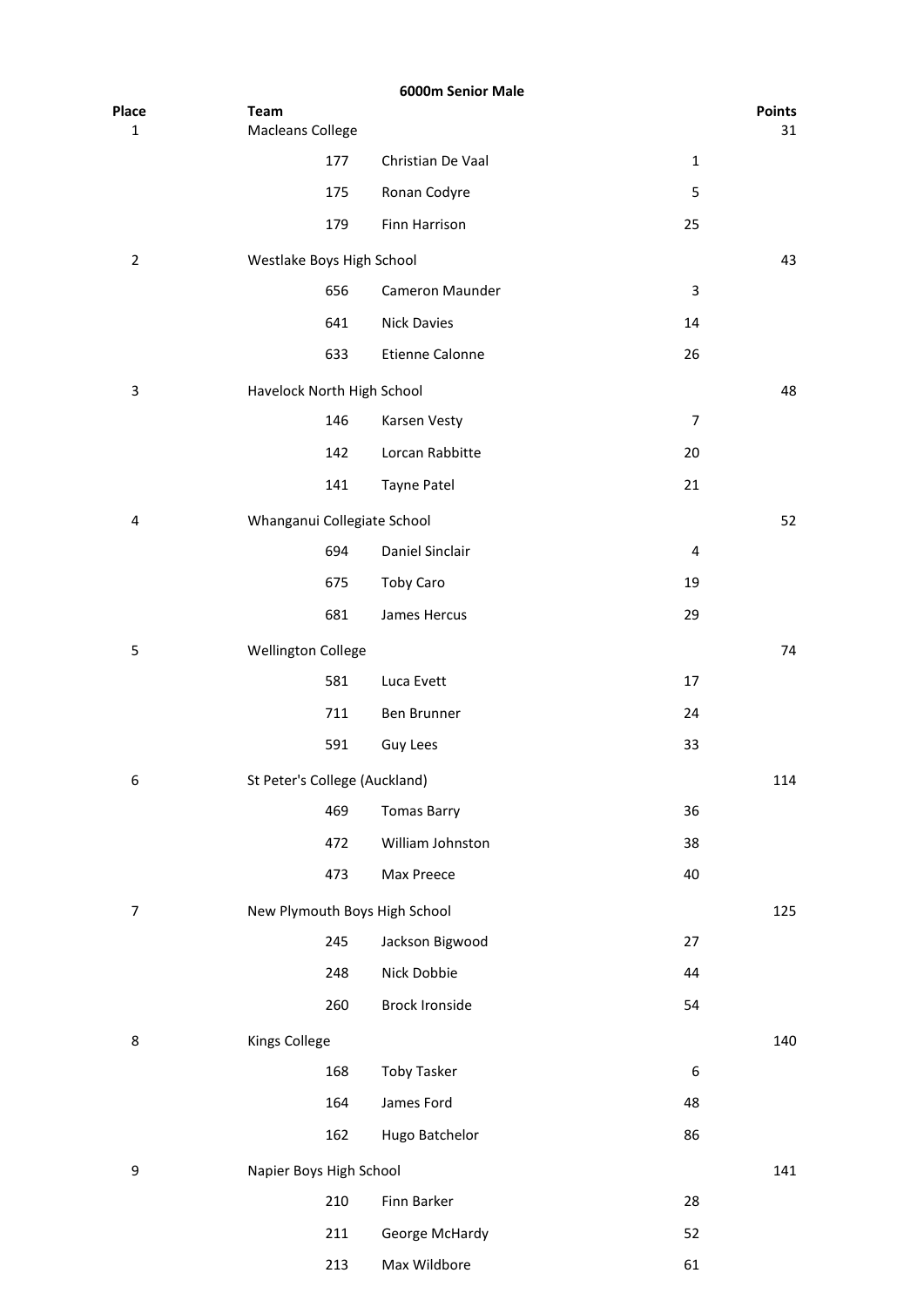| $10\,$ | Christchurch Boys High School       |                       |        | 148 |
|--------|-------------------------------------|-----------------------|--------|-----|
|        | 77                                  | Tram O'Callaghan      | 34     |     |
|        | 75                                  | Josh Loose            | 46     |     |
|        | 71                                  | <b>Phonse Carroll</b> | 68     |     |
| 11     | Tauranga Boys' College              |                       |        | 160 |
|        | 521                                 | Matthew Hill          | 9      |     |
|        | 516                                 | Azrael Cabusao        | 51     |     |
|        | 526                                 | Joshua Renz           | 100    |     |
| 12     | Sacred Heart College (Auckland)     |                       |        | 166 |
|        | 377                                 | Zach O'Dywer          | $10\,$ |     |
|        | 368                                 | Leo Hilton            | 76     |     |
|        | 379                                 | Ryan Peck             | 80     |     |
| 13     | <b>Auckland Grammar School</b>      |                       |        | 174 |
|        | 17                                  | Jamie Mora            | 15     |     |
|        | 13                                  | Robert Fitzpatrick    | 55     |     |
|        | 18                                  | Jesse Park            | 104    |     |
| 14     | St Patrick's College (Silverstream) |                       |        | 189 |
|        | 451                                 | Josh Jordan           | 30     |     |
|        | 456                                 | Max Poland            | 31     |     |
|        | 454                                 | Sean McGhie           | 128    |     |
| 15     | Nelson College                      |                       |        | 200 |
|        | 233                                 | Joshua Gill           | 12     |     |
|        | 230                                 | Fenlon Bayley         | 57     |     |
|        | 235                                 | Braedyn Rosanowski    | 131    |     |
| 16     | Timaru Boys' High School            |                       |        | 254 |
|        | 535                                 | Thomas Allan          | 77     |     |
|        | 540                                 | Malachy Cleland       | 83     |     |
|        | 550                                 | Josh Young            | 94     |     |
| 17     | Burnside High School                |                       |        | 260 |
|        | 43                                  | Theo Walker           | 23     |     |
|        | 38                                  | Daniel Lough          | 102    |     |
|        | 36                                  | Noah Clark            | 135    |     |
| 18     | St Patrick's College (Kilbirnie)    |                       |        | 277 |
|        | 437                                 | Conor Chesney         | 75     |     |
|        | 441                                 | Wilson Li             | 96     |     |
|        | 436                                 | Aidan Chesney         | 106    |     |